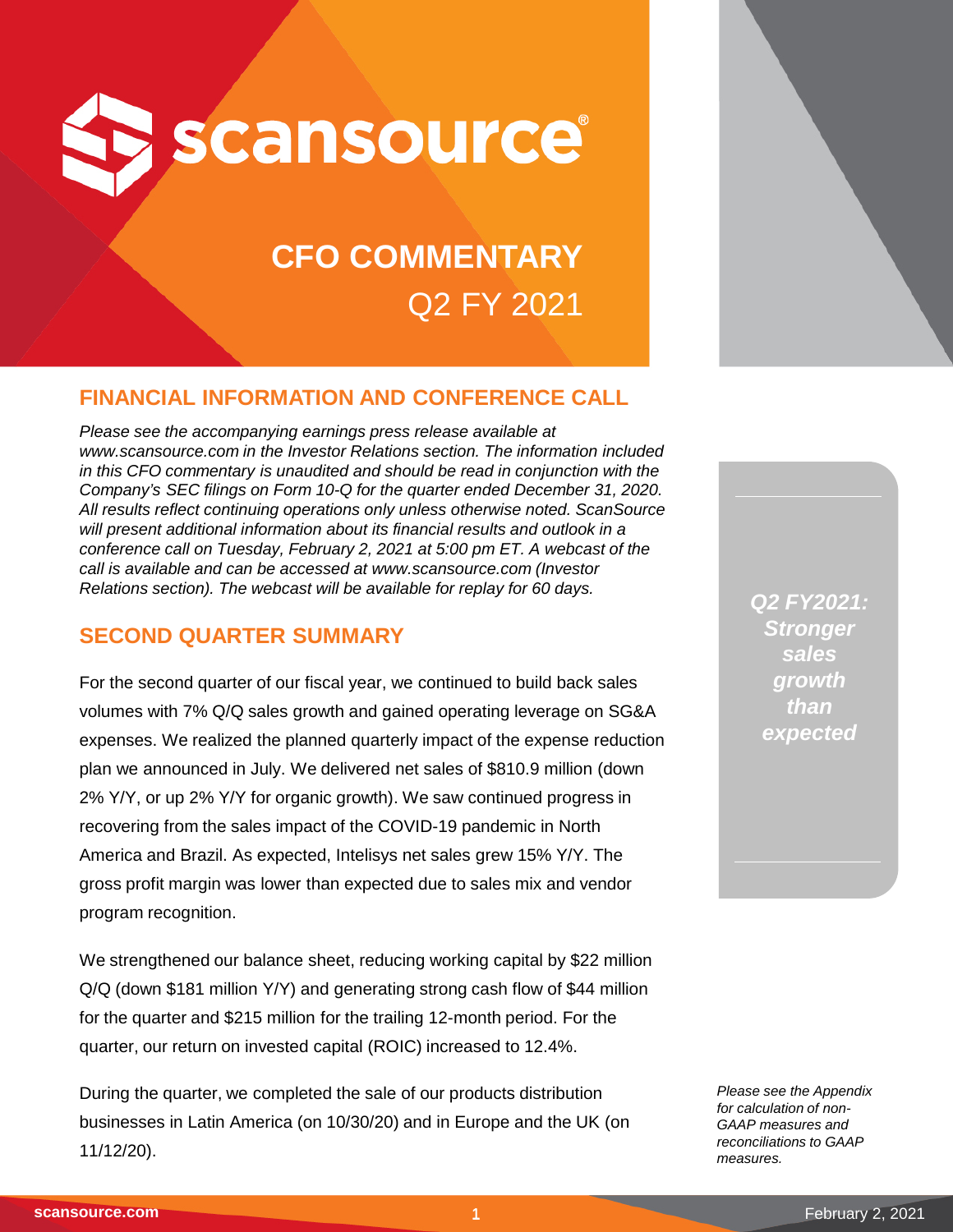

### **QUARTERLY HIGHLIGHTS**

| \$ in millions, except EPS  | <b>Q2 FY21</b> | <b>Q1 FY21</b> | <b>Q2 FY20</b> | Q/Q<br>Change | Y/Y<br>Change |
|-----------------------------|----------------|----------------|----------------|---------------|---------------|
| Net sales                   | \$810.9        | \$757.3        | \$824.0        | $+7%$         | $-2%$         |
| Gross profit                | \$86.0         | \$80.8         | \$98.3         | $+7%$         | $-12%$        |
| Gross profit margin %       | 10.6%          | 10.7%          | 11.9%          | -6 bps        | -132 bps      |
| SG&A expenses               | \$60.5         | \$62.1         | \$67.8         | $-3%$         | $-11%$        |
| Non-GAAP SG&A expenses      | \$59.1         | \$61.6         | \$66.7         | $-4%$         | $-11%$        |
| Operating income            | \$17.1         | \$1.6          | \$18.6         | n/m           | -8%           |
| Operating income %          | 2.1%           | 0.2%           | 2.3%           | n/m           | -14 bps       |
| Non-GAAP operating income   | \$23.8         | \$15.8         | \$28.5         | $+51%$        | -16%          |
| Non-GAAP operating income % | 2.9%           | 2.1%           | 3.5%           | $+86$ bps     | -51 bps       |
| GAAP net income             | \$11.1         | (\$0.1)        | \$11.6         | n/m           | -5%           |
| Non-GAAP net income         | \$16.5         | \$10.7         | \$19.4         | +54%          | -15%          |
| <b>GAAP diluted EPS</b>     | \$0.43         | (\$0.01)       | \$0.46         | n/m           | -7%           |
| Non-GAAP diluted EPS        | \$0.65         | \$0.42         | \$0.77         | +55%          | -16%          |

- Net sales of \$810.9 million; up 7% Q/Q and down 2% Y/Y
	- FX impact of (\$28) million; organic growth up 2% Y/Y
	- Volume increases across most technologies; record net sales in Brazil
	- Intelisys recurring revenue increased approximately 15% Y/Y
- Gross profit margin of 10.6%
	- Reflects lower supplier program recognition
	- Lower margin sales mix, including large deals
- Non-GAAP operating income of \$23.8 million
	- Y/Y decrease from lower sales volume and lower margin
	- Partially offset by lower SG&A expense
- SG&A expenses down 11% Y/Y
	- SG&A reflects realization of \$30 million annualized expense reduction program
- GAAP diluted EPS of \$0.43 and non-GAAP diluted EPS of \$0.65

*Organic growth, a non-GAAP measure, reflects reported sales growth less impacts from foreign currency translation and acquisitions. Non-GAAP operating income, non-GAAP net income, and non-GAAP diluted EPS exclude amortization of intangibles, change in fair value of contingent consideration, impairment charges, restructuring charges, acquisition/divestiture costs, and other non-GAAP items.*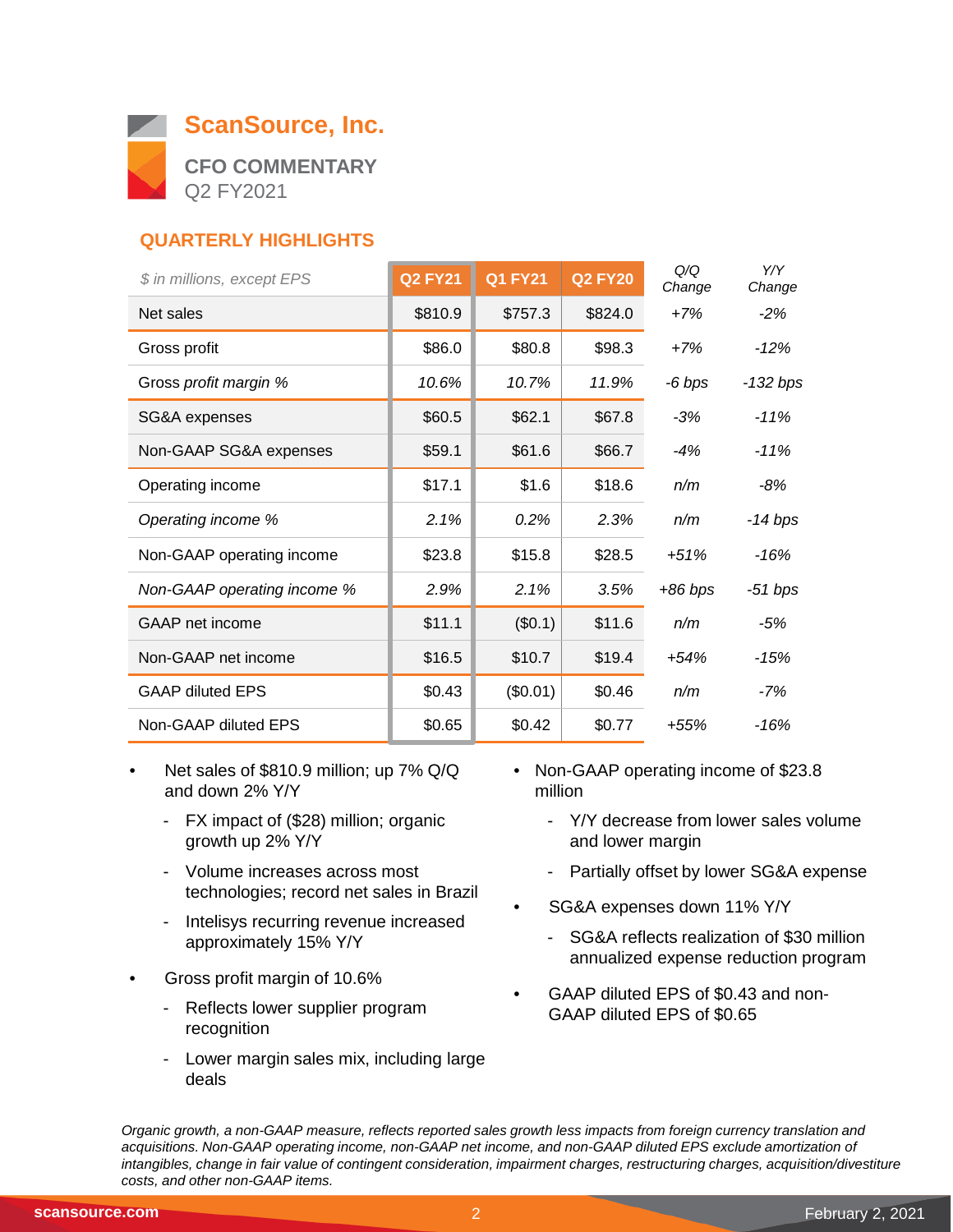

#### **WORLDWIDE BARCODE, NETWORKING & SECURITY**

| \$ in millions              | <b>Q2 FY21</b> | <b>Q1 FY21</b> | <b>Q2 FY20</b> |
|-----------------------------|----------------|----------------|----------------|
| Net sales                   | \$551.4        | \$523.6        | \$575.0        |
| Gross profit                | \$42.7         | \$41.1         | \$51.1         |
| Gross profit margin %       | 7.7%           | 7.8%           | 8.9%           |
| Operating income            | \$5.9          | \$2.1          | \$13.3         |
| Operating income %          | $1.1\%$        | $0.4\%$        | 2.3%           |
| Non-GAAP operating income   | \$7.9          | \$4.1          | \$15.3         |
| Non-GAAP operating income % | 1.4%           | 0.8%           | 2.7%           |

**Net Sales***, \$ in millions*

**Y/Y Growth -4%** *Y/Y Organic Growth -3%*



- Net sales of \$551 million; up 5% Q/Q and down 4% Y/Y (organic growth down 3% Y/Y)
	- Growth across key technologies including mobility, self-checkout, video surveillance and networking
	- Strong growth in Brazil
- Gross profit margin of 7.7%, down both Y/Y and Q/Q
	- Lower supplier program recognition
	- Lower margin sales mix, including large deals
- Operating income of \$7.9 million
	- Y/Y reflects lower gross profits from lower sales volumes and gross margin declines

*Organic growth, a non-GAAP measure, reflects reported sales growth less impacts from foreign currency translation and acquisitions. Non-GAAP operating income excludes amortization of intangibles, impairment charges and other non-GAAP items.*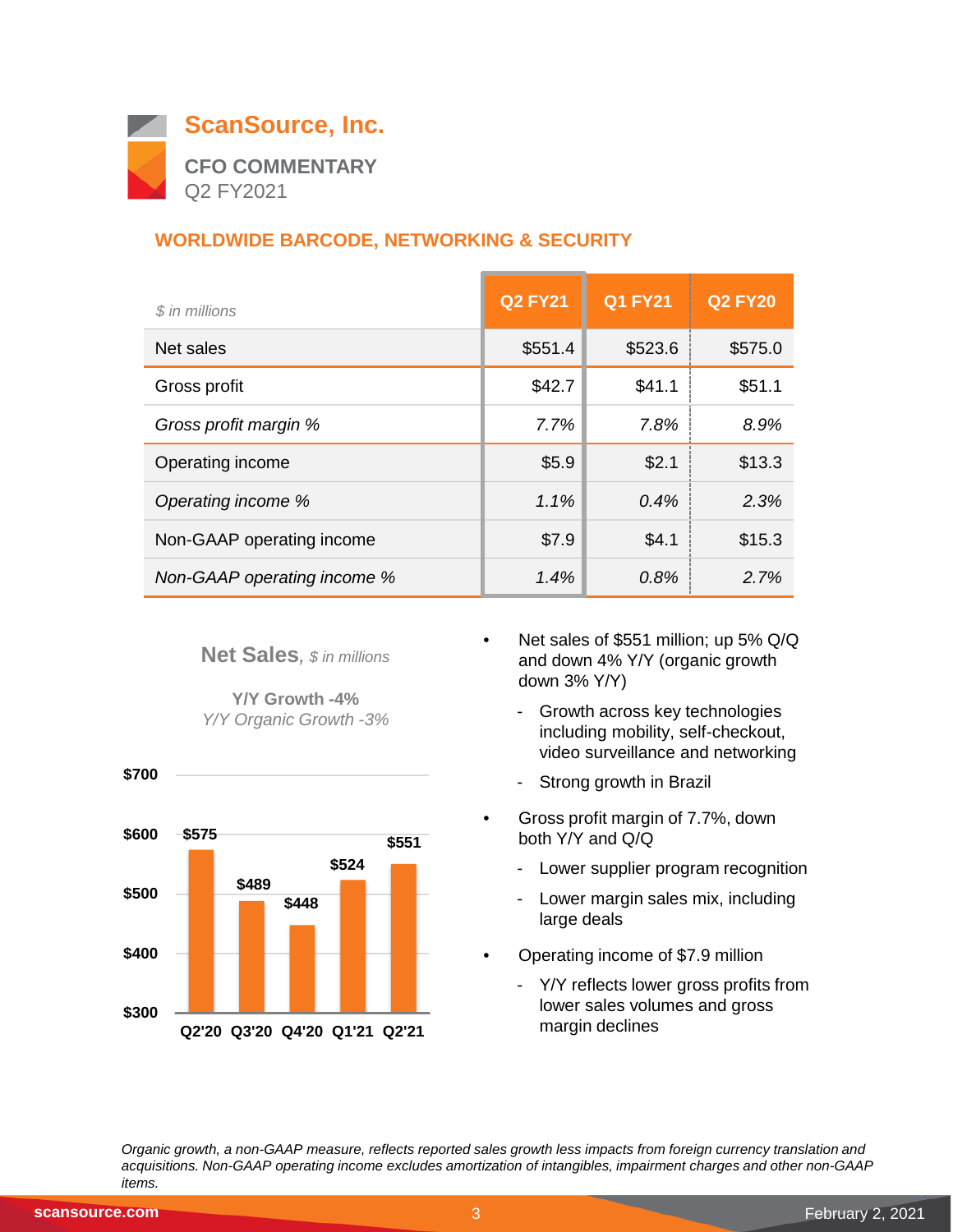

#### **WORLDWIDE COMMUNICATIONS & SERVICES**

| \$ in millions                     | <b>Q2 FY21</b> | <b>Q1 FY21</b> | <b>Q2 FY20</b> |
|------------------------------------|----------------|----------------|----------------|
| Net sales                          | \$259.5        | \$233.8        | \$249.0        |
| Gross profit                       | \$43.4         | \$39.7         | \$47.2         |
| Gross profit margin %              | 16.7%          | 17.0%          | 19.0%          |
| Operating income                   | \$13.1         | \$8.3          | \$6.4          |
| Operating income %                 | 5.0%           | 3.5%           | 2.6%           |
| Non-GAAP operating income          | \$16.0         | \$11.7         | \$13.2         |
| Non-GAAP operating <i>income</i> % | 6.2%           | 5.0%           | 5.3%           |

#### **Net Sales***, \$ in millions*

**Y/Y Growth +4%** *Y/Y Organic Growth +12%*



- Net sales of \$260 million; up 11% Q/Q and up 4% Y/Y (organic growth up 12% Y/Y)
	- For communications, growth in cloud solutions, cloud-enabled endpoints and headsets
	- Strong growth in Brazil
	- Record net sales for Intelisys master agency, up 15% Y/Y
- Gross profit margin of 16.7%
	- Lower supplier program recognition
	- Lower margin sales mix
- Non-GAAP operating income of \$16.0 million (+21% Y/Y)
	- Higher sales volumes
	- Lower SG&A expenses

*Organic growth, a non-GAAP measure, reflects reported sales growth less impacts from foreign currency translation and acquisitions. Non-GAAP operating income excludes amortization of intangibles, change in fair value of contingent consideration, impairment charges, and other non-GAAP items.*

 **\$400**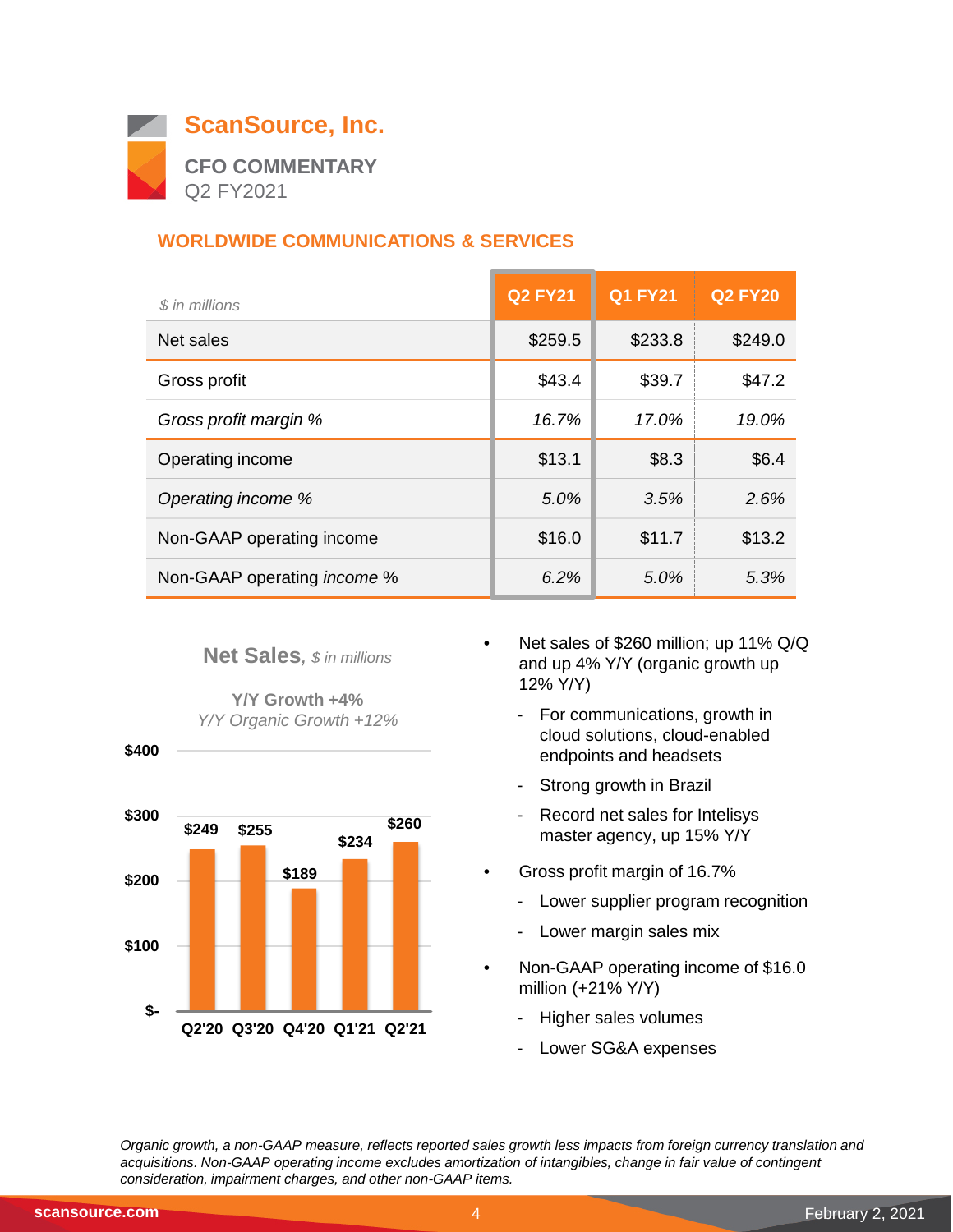

#### **WORKING CAPITAL**

| \$ in millions                        | <b>Q2 FY21</b> | <b>Q1 FY21</b> | <b>Q2 FY20</b> |
|---------------------------------------|----------------|----------------|----------------|
| Accounts receivable (Q/E)             | \$534.6        | \$509.8        | \$513.6        |
| Days sales outstanding in receivables | 60             | 61             | 56             |
| Inventory $(Q/E)$                     | \$421.0        | \$423.1        | \$621.1        |
| Inventory turns                       | 6.9            | 6.2            | 4.8            |
| Accounts payable (Q/E)                | \$589.3        | \$544.9        | \$587.0        |
| Paid for inventory days*              | (11.8)         | (7.2)          | 12.2           |
| Working capital (Q/E) (AR+INV-AP)     | \$366.3        | \$388.0        | \$547.8        |

*\* Paid for inventory days represent Q/E inventory days less Q/E accounts payable days*

- Working capital of \$366.3 million, down 6% Q/Q and down 33% Y/Y
- Days sales outstanding in receivables of 60 days, in line with typical levels
- Inventory of \$421.0 million, down 32% Y/Y
	- Inventory turns increased to 6.9x
- Paid for inventory days of (11.8) driven by reduction in inventory and timing of accounts payable
- Cash conversion cycle improves to 48 days (down from 54 for previous quarter and 68 for previous year)

 $\overline{\phantom{0}}$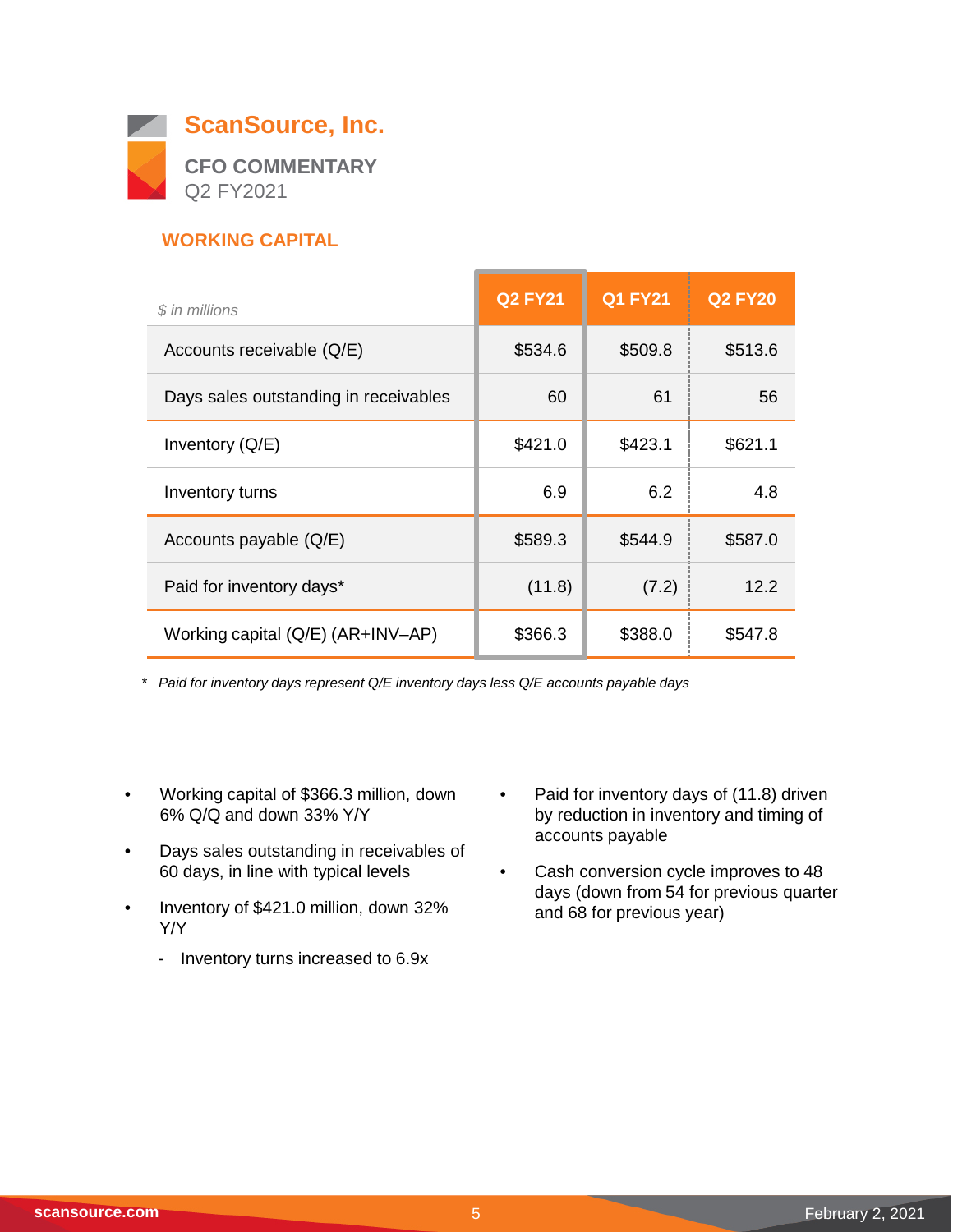

#### **CASH FLOW AND BALANCE SHEET HIGHLIGHTS**

| \$ in millions                                                                         | <b>Q2 FY21</b> | <b>Q1 FY21</b> | <b>Q2 FY20</b> |
|----------------------------------------------------------------------------------------|----------------|----------------|----------------|
| Adjusted EBITDA (QTR)*                                                                 | \$27.7         | \$19.7         | \$33.0         |
| Adjusted ROIC (QTR)*                                                                   | 12.4%          | 8.4%           | 9.9%           |
| Operating cash flow (QTR)                                                              | \$44.4         | \$71.2         | \$55.1         |
| Operating cash flow, trailing 12 months                                                | \$215.0        | \$225.6        | \$134.9        |
| Cash and cash equivalents (Q/E), including<br>discontinued operations                  | \$67.2         | \$55.6         | \$42.0         |
| Debt (Q/E), including discontinued operations                                          | \$151.9        | \$168.7        | \$357.7        |
| Net debt, including discontinued operations to<br>adjusted EBITDA, trailing 12 months* | 1.1x           | 1.3x           | 2.3x           |

*\* Excludes non-GAAP adjustments and change in fair value of contingent consideration*

- Adjusted EBITDA of \$27.7 million
	- Up 40% Q/Q from higher sales volumes and lower SG&A expenses
	- Down 16% Y/Y primarily from lower sales volumes and lower gross profit margins
- Operating cash flow of \$44.4 million for the quarter and \$215.0 million for the trailing-12 months
	- Primarily from lower working capital, including higher accounts payable and lower inventory
- Cash and cash equivalent balances of \$67.2 million at 12/31/20, including \$48.5 million held outside of the U.S.
- Net debt to trailing 12-month adjusted EBITDA is 1.1x

 $\overline{\phantom{0}}$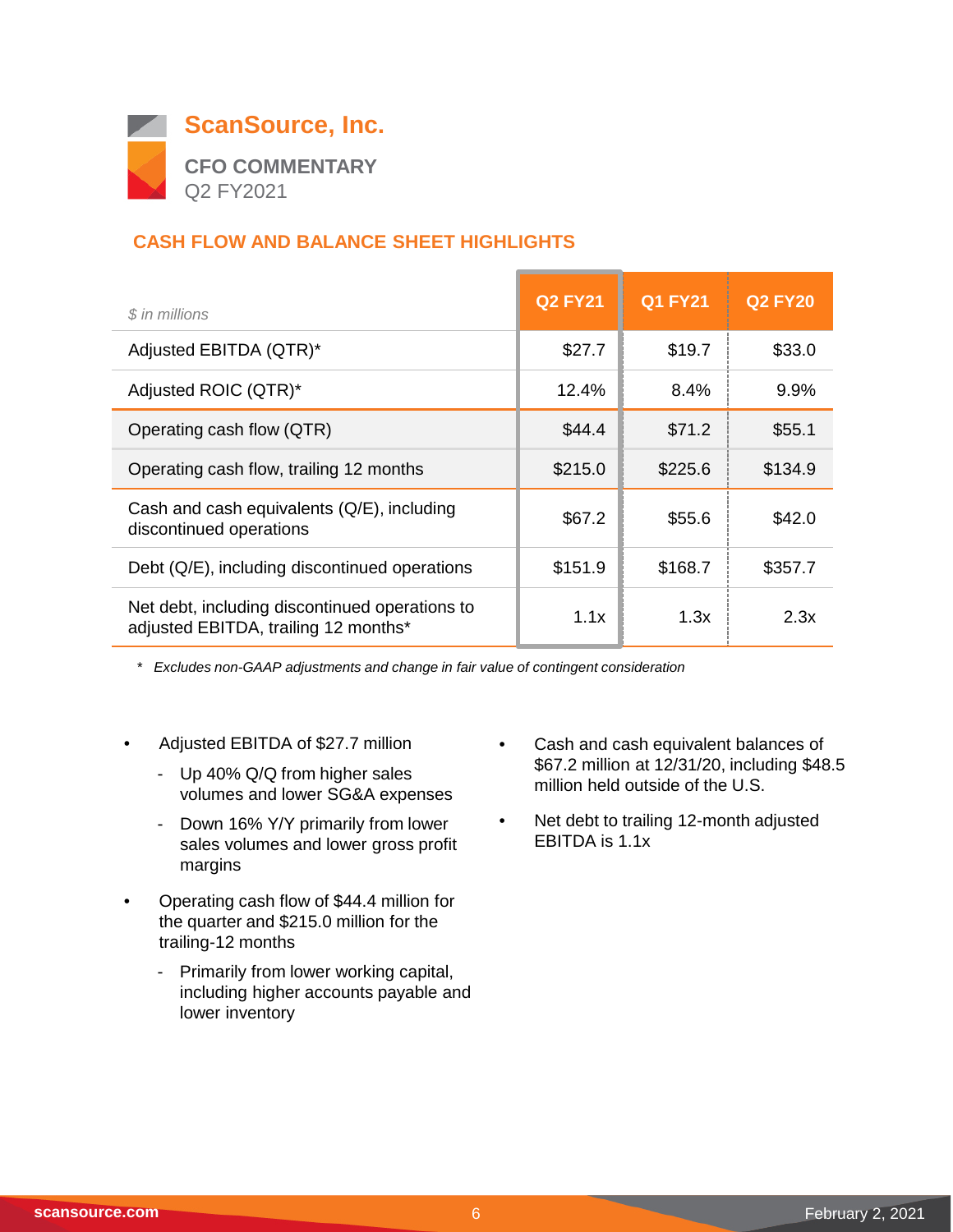

#### **FORWARD-LOOKING STATEMENTS**

This CFO Commentary contains certain comments that are "forward-looking" statements, including statements about the impact of the COVID-19 pandemic and our operating strategies that involve plans, strategies, economic performance and trends, projections, expectations, costs or beliefs about future events and other statements that are not descriptions of historical facts. Forward-looking information is inherently subject to risks and uncertainties.

Any number of factors could cause actual results to differ materially from anticipated or forecasted results, including but not limited to, the impact of the COVID-19 pandemic on our operations and financial condition and the potential prolonged economic weakness brought on by COVID-19, the failure to manage and implement our organic growth strategy, credit risks involving our larger customers and suppliers, changes in interest and exchange rates and regulatory regimes impacting our international operations, risk to our business from a cyber-security attack, a failure of our IT systems, failure to hire and retain quality employees, loss of our major customers, termination of our relationship with key suppliers or a significant modification of the terms under which we operate with a key supplier, changes in our operating strategy, and other factors set forth in the "Risk Factors" contained in our annual report on Form 10-K for the year ended June 30, 2020, and subsequent reports on Form 10-Q, filed with the Securities and Exchange Commission ("SEC").

Although ScanSource believes the expectations in its forward-looking statements are reasonable, it cannot guarantee future results, levels of activity, performance or achievement. ScanSource disclaims any obligation to update or revise any forwardlooking statements, whether as a result of new information, future events, or otherwise, except as may be required by law.

#### **NON-GAAP FINANCIAL INFORMATION**

In addition to disclosing results that are determined in accordance with United States Generally Accepted Accounting Principles ("GAAP"), the Company also discloses certain non-GAAP measures, including non-GAAP operating income, non-GAAP operating income margin, non-GAAP net income, non-GAAP diluted EPS, non-GAAP net sales, non-GAAP gross profit, non-GAAP gross margin, non-GAAP SG&A expenses, adjusted EBITDA, ROIC and net sales excluding the Divestitures less impacts from foreign currency translation and acquisitions (organic growth). A reconciliation of the Company's non-GAAP financial information to GAAP financial information is provided in the Appendix and in the Company's Form 8-K, filed with the SEC, with the quarterly earnings press release for the period indicated.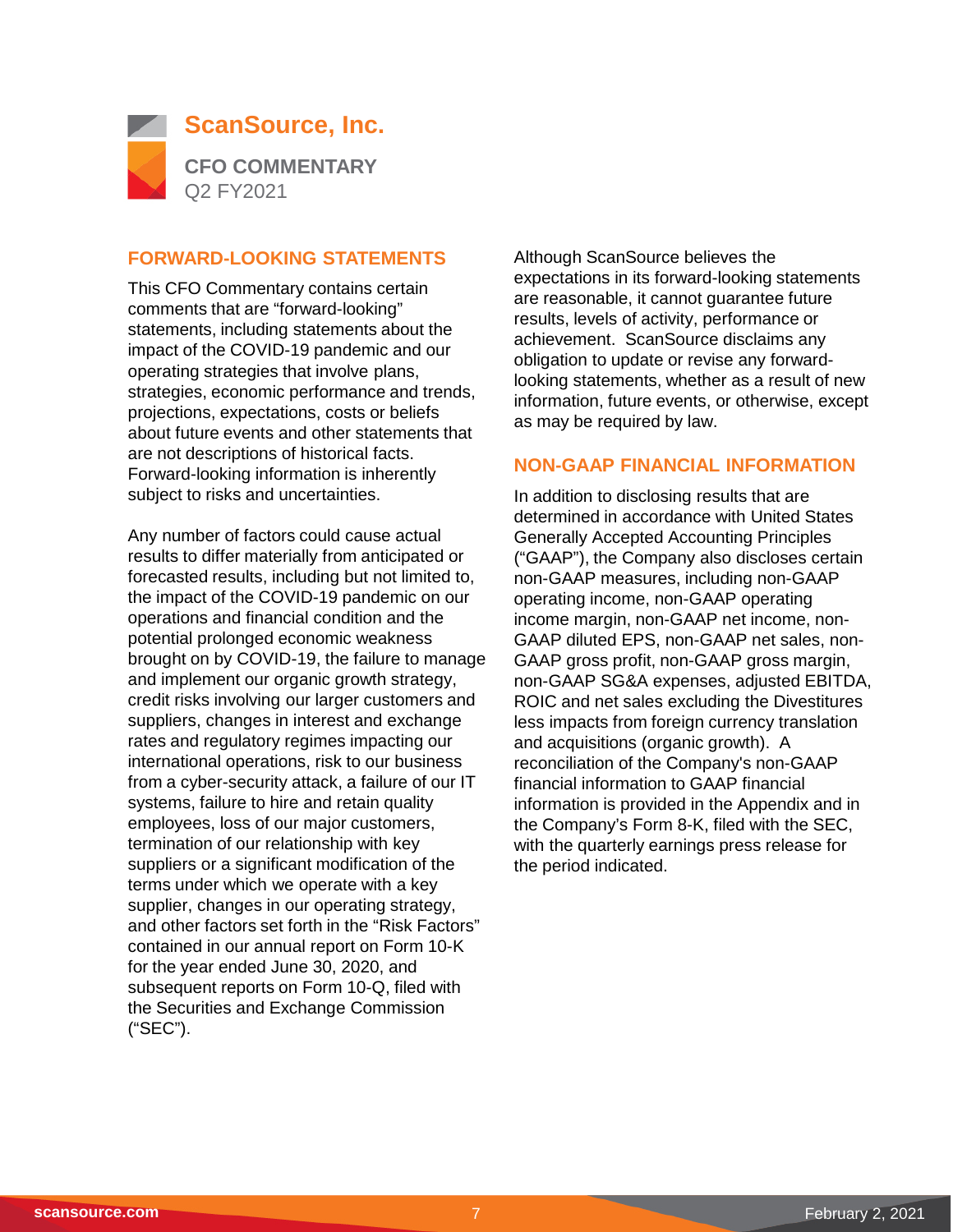#### **ScanSource, Inc. CFO COMMENTARY** Q2 FY2021

#### **APPENDIX: RECONCILIATIONS FOR NON-GAAP FINANCIAL INFORMATION**

#### **5-Quarter Financial Summary - for continuing operations**

#### *(\$ in thousands, except per share data)*

|                                        |    | Q2 FY21 | Q1 FY21       | Q4 FY20       | Q3 FY20      | Q2 FY20      | Q/Q      | Y/Y        |
|----------------------------------------|----|---------|---------------|---------------|--------------|--------------|----------|------------|
| Select reported GAAP measures:         |    |         |               |               |              |              |          |            |
| Net sales                              | \$ | 810,897 | \$<br>757,342 | \$ 636,450    | \$744,584    | \$ 823,999   | 7%       | (2)%       |
| Gross profit                           | \$ | 86,043  | \$<br>80,779  | \$<br>74,147  | \$<br>84,579 | \$<br>98,319 | 7%       | (12)%      |
| Gross profit margin %                  |    | 10.6%   | 10.7%         | 11.7 %        | 11.4 %       | 11.9 %       | $(6)$ bp | $(132)$ bp |
| SG&A expenses                          | \$ | 60,470  | \$<br>62,112  | \$<br>58,192  | \$<br>65,140 | \$<br>67,840 | (3)%     | (11)%      |
| Operating income (loss)                | \$ | 17,130  | \$<br>1,634   | \$(113, 439)  | \$<br>10,393 | \$<br>18,566 | n/m      | (8)%       |
| Operating income (loss) %              |    | 2.11%   | 0.22%         | $(17.82)\%$   | 1.40 %       | 2.25%        | n/m      | $(14)$ bp  |
| Net income (loss)                      | \$ | 11,061  | \$<br>(115)   | \$(108, 859)  | \$<br>5,715  | \$<br>11,626 | n/m      | $(5)\%$    |
| <b>Diluted EPS</b>                     | \$ | 0.43    | \$<br>(0.01)  | \$<br>(4.29)  | \$<br>0.22   | \$<br>0.46   | n/m      | (7)%       |
| Select reported Non-GAAP measures: (a) |    |         |               |               |              |              |          |            |
| Net sales                              | \$ | 810,897 | \$<br>757,342 | \$<br>636,450 | \$744,584    | \$ 823,999   | 7%       | (2)%       |
| Gross profit                           | \$ | 86,043  | \$<br>80,779  | \$<br>74,147  | \$<br>84,579 | \$<br>98,319 | 7%       | (12)%      |
| Gross profit margin %                  |    | 10.6%   | 10.7%         | 11.7%         | 11.4%        | 11.9 %       | $(6)$ bp | $(132)$ bp |
| Non-GAAP SG&A expenses                 | \$ | 59,110  | \$<br>61,614  | \$<br>62,624  | \$<br>66,679 | \$<br>66,689 | (4)%     | (11)%      |
| Non-GAAP Operating income              | \$ | 23,836  | \$<br>15,769  | \$<br>8,219   | \$<br>14,800 | \$<br>28,469 | 51%      | (16)%      |
| Non-GAAP Operating income %            |    | 2.94 %  | 2.08 %        | 1.29%         | 1.99 %       | 3.45%        | 86 bp    | $(52)$ bp  |
| Non-GAAP Net income                    | \$ | 16,469  | \$<br>10,698  | \$<br>4,857   | \$<br>9,243  | \$<br>19,406 | 54%      | (15)%      |
| Non-GAAP Diluted EPS                   | \$ | 0.65    | \$<br>0.42    | \$<br>0.19    | \$<br>0.35   | \$<br>0.77   | 55%      | (16)%      |
| <b>Adjusted EBITDA</b>                 | \$ | 27,732  | \$<br>19,743  | \$<br>12,321  | \$<br>19,845 | \$<br>33,019 | 40%      | (16)%      |
| <b>Adjusted ROIC</b>                   |    | 12.4%   | 8.4 %         | 4.0%          | 6.0%         | 9.9%         | 393 bp   | 251 bp     |
| Operating cash flow (QTR)              | S  | 44.449  | \$<br>71,225  | \$<br>73,953  | \$<br>25,348 | \$<br>55,104 | (38)%    | (19)%      |
| Operating cash flow (TTM)              | \$ | 214,975 | \$<br>225,630 | \$182,035     | \$142,534    | \$134,948    | (5)%     | 59%        |

*(a) See page 9 through 11 of the Appendix for the calculation of non-GAAP measures and reconciliations to GAAP measures.*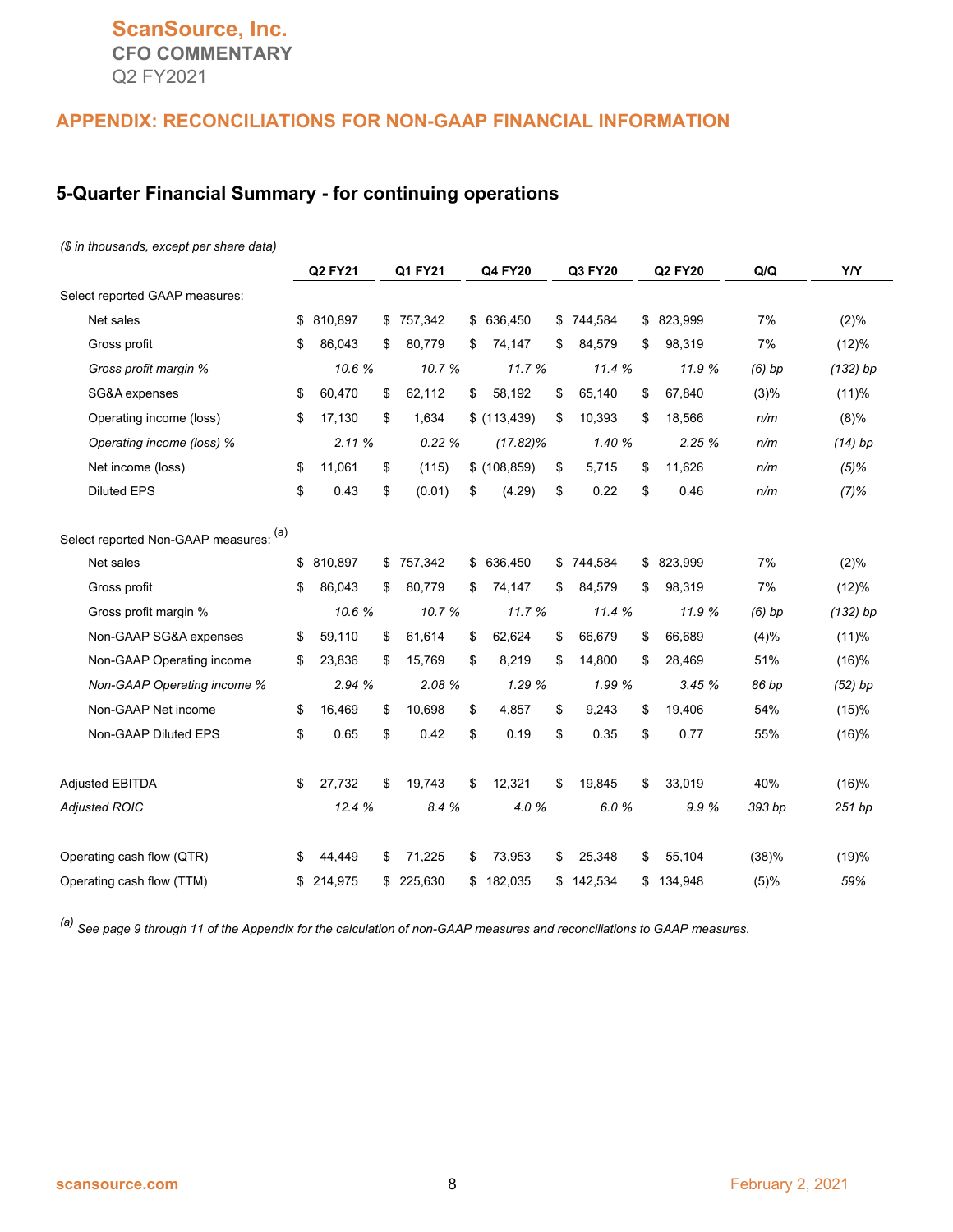#### **Operating Income, Pre-Tax Income, Net Income & EPS - QTR**

| (\$ in thousands)  | Quarter ended December 31, 2020 |                                 |      |                                       |  |                                                        |  |                                                              |  |                                      |                          |                         |         |
|--------------------|---------------------------------|---------------------------------|------|---------------------------------------|--|--------------------------------------------------------|--|--------------------------------------------------------------|--|--------------------------------------|--------------------------|-------------------------|---------|
|                    |                                 | <b>Reported GAAP</b><br>measure |      | Intangible<br>amortization<br>expense |  | Change in fair value<br>of contingent<br>consideration |  | Acquisition,<br>divestiture and<br>restructuring<br>costs(a) |  | Tax recovery, net                    | Impairment charges       | <b>Non-GAAP measure</b> |         |
| Net sales          | Ъ                               | 810,897                         | -\$  | $\overbrace{\phantom{12333}}$         |  | $\overline{\phantom{0}}$                               |  | $\hspace{0.1mm}-\hspace{0.1mm}$                              |  | $\overbrace{\phantom{12333}}$<br>J.  | $\overline{\phantom{0}}$ |                         | 810,897 |
| Gross profit       |                                 | 86,043                          |      |                                       |  |                                                        |  |                                                              |  |                                      |                          |                         | 86,043  |
| SG&A expenses      |                                 | 60,470                          |      |                                       |  |                                                        |  | (1,360)                                                      |  |                                      |                          |                         | 59,110  |
| Operating income   |                                 | 17,130                          |      | 4,862                                 |  |                                                        |  | 1,844                                                        |  |                                      |                          |                         | 23,836  |
| Other expense, net |                                 | 1,386                           |      | –                                     |  |                                                        |  |                                                              |  |                                      |                          |                         | 1,386   |
| Pre-tax income     |                                 | 15,744                          |      | 4,862                                 |  |                                                        |  | 1,844                                                        |  |                                      |                          |                         | 22,450  |
| Net income         |                                 | 11,061                          |      | 3,682                                 |  |                                                        |  | 1,726                                                        |  |                                      |                          |                         | 16,469  |
| <b>Diluted EPS</b> |                                 | 0.43                            | - \$ | $0.15$ \$                             |  |                                                        |  | 0.07                                                         |  | -\$<br>$\overbrace{\phantom{12333}}$ | $\overline{\phantom{0}}$ |                         | 0.65    |

(a) Acquisition and divestiture costs totaled \$1.4 million for the quarter ended December 31, 2020 and are generally nondeductible for tax purposes. Restructuring costs totaled \$0.5 million for the quarter ended December 3

| (\$ in thousands)     | Quarter ended September 30, 2020 |                                 |  |                                       |      |                                                        |      |                                                              |      |                          |                                |                         |  |
|-----------------------|----------------------------------|---------------------------------|--|---------------------------------------|------|--------------------------------------------------------|------|--------------------------------------------------------------|------|--------------------------|--------------------------------|-------------------------|--|
|                       |                                  | <b>Reported GAAP</b><br>measure |  | Intangible<br>amortization<br>expense |      | Change in fair value<br>of contingent<br>consideration |      | Acquisition,<br>divestiture and<br>restructuring<br>costs(a) |      | Tax recovery, net        | Impairment charges             | <b>Non-GAAP measure</b> |  |
| Net sales             | ა                                | 757,342 \$                      |  | $\overline{\phantom{m}}$              | S    | $\overline{\phantom{0}}$                               |      | $\overbrace{\phantom{12333}}$                                |      | $\overline{\phantom{m}}$ | $\overline{\phantom{0}}$<br>J. | 757,342                 |  |
| Gross profit          |                                  | 80,779                          |  |                                       |      |                                                        |      |                                                              |      |                          |                                | 80,779                  |  |
| SG&A expenses         |                                  | 62,112                          |  |                                       |      |                                                        |      | (498)                                                        |      |                          |                                | 61,614                  |  |
| Operating income      |                                  | 1,634                           |  | 4,853                                 |      | 516                                                    |      | 8,766                                                        |      |                          |                                | 15,769                  |  |
| Other expense, net    |                                  | 1,796                           |  |                                       |      |                                                        |      |                                                              |      |                          |                                | 1,796                   |  |
| Pre-tax (loss) income |                                  | (162)                           |  | 4,853                                 |      | 516                                                    |      | 8,766                                                        |      |                          |                                | 13,973                  |  |
| Net (loss) income     |                                  | (115)                           |  | 3,675                                 |      | 390                                                    |      | 6,748                                                        |      |                          |                                | 10,698                  |  |
| <b>Diluted EPS</b>    |                                  | $(0.01)$ \$                     |  | 0.14                                  | - \$ | 0.02                                                   | - \$ | 0.27                                                         | - \$ | $\overline{\phantom{m}}$ |                                | 0.42                    |  |

(a) Acquisition and divestiture costs totaled \$0.5 million for the quarter ended September 30, 2020 and are generally nondeductible for tax purposes. Restructuring costs totaled \$8.3 million for the quarter ended September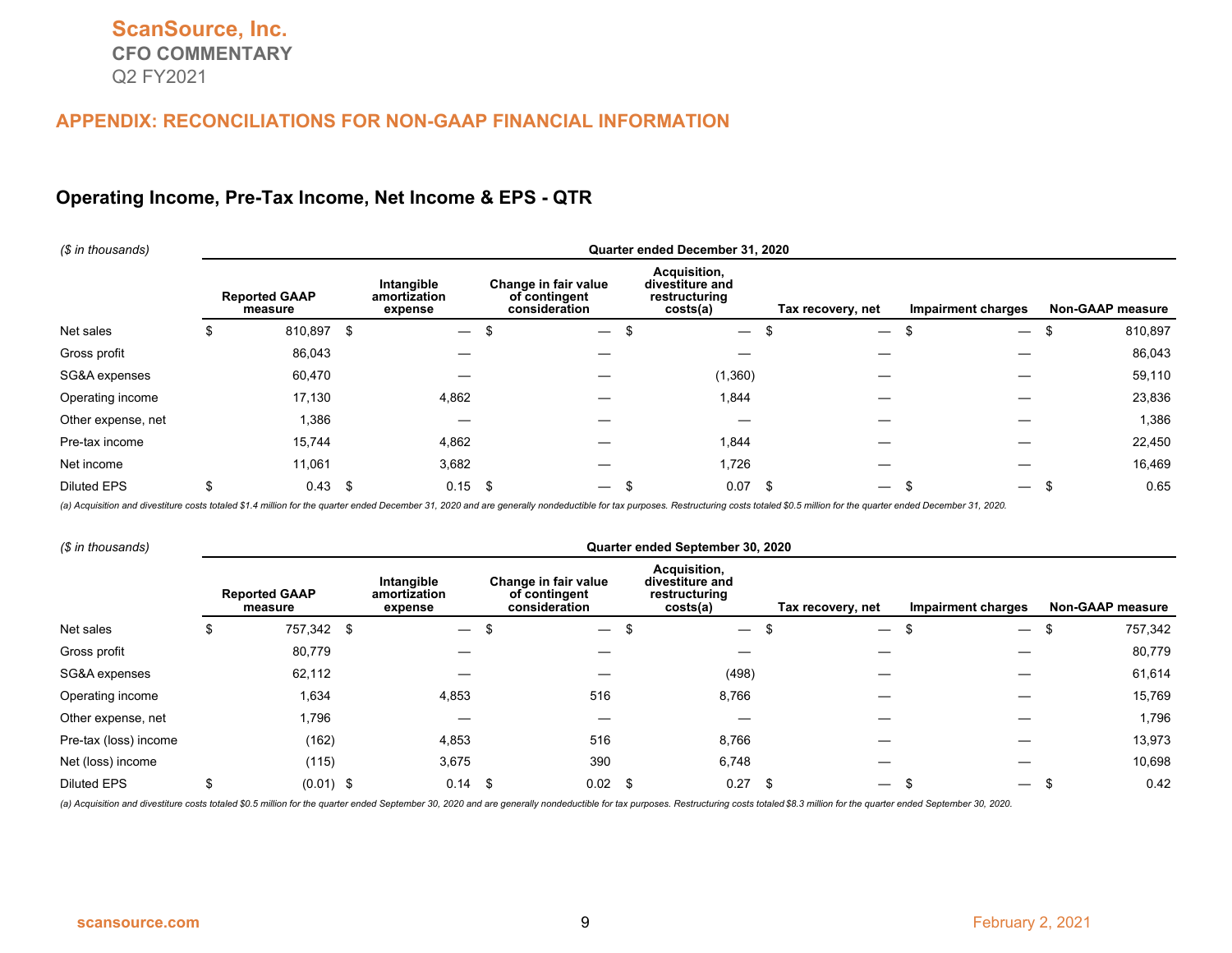#### **Operating Income, Pre-Tax Income, Net Income & EPS - QTR, continued**

| (\$ in thousands)       | Quarter ended June 30, 2020 |                                 |      |                                       |   |                                                        |     |                                                              |      |                          |                                |                         |  |
|-------------------------|-----------------------------|---------------------------------|------|---------------------------------------|---|--------------------------------------------------------|-----|--------------------------------------------------------------|------|--------------------------|--------------------------------|-------------------------|--|
|                         |                             | <b>Reported GAAP</b><br>measure |      | Intangible<br>amortization<br>expense |   | Change in fair value<br>of contingent<br>consideration |     | Acquisition,<br>divestiture and<br>restructuring<br>costs(a) |      | Tax recovery, net        | Impairment charges             | <b>Non-GAAP measure</b> |  |
| Net sales               | \$                          | 636,450                         | - \$ | $\overline{\phantom{0}}$              | £ | $\overline{\phantom{0}}$                               |     | $\overline{\phantom{0}}$                                     |      | $\overline{\phantom{m}}$ | \$<br>$\overline{\phantom{m}}$ | 636,450                 |  |
| Gross profit            |                             | 74,147                          |      |                                       |   |                                                        |     |                                                              |      |                          |                                | 74,147                  |  |
| SG&A expenses           |                             | 58,192                          |      |                                       |   |                                                        |     | (1, 311)                                                     |      | 5,743                    |                                | 62,624                  |  |
| Operating (loss) income |                             | (113, 439)                      |      | 4,946                                 |   | 674                                                    |     | 1,311                                                        |      | (5,743)                  | 120,470                        | 8,219                   |  |
| Other expense, net      |                             | (489)                           |      |                                       |   |                                                        |     |                                                              |      | 2,681                    |                                | 2,192                   |  |
| Pre-tax (loss) income   |                             | (112,950)                       |      | 4,946                                 |   | 674                                                    |     | 1,311                                                        |      | (8, 424)                 | 120,470                        | 6,027                   |  |
| Net (loss) income       |                             | (108, 859)                      |      | 3,744                                 |   | 510                                                    |     | 1,311                                                        |      | (6, 247)                 | 114,398                        | 4,857                   |  |
| <b>Diluted EPS</b>      | \$                          | $(4.29)$ \$                     |      | $0.15$ \$                             |   | 0.02                                                   | -\$ | 0.05                                                         | - \$ | $(0.25)$ \$              | 4.51                           | 0.19<br>-\$             |  |

*(a) Acquisition and divestiture costs totaled \$1.3 million for the quarter ended June 30, 2020 and are generally nondeductible for tax purposes.*

| (\$ in thousands)  | Quarter ended March 31, 2020 |                                 |      |                                       |    |                                                        |     |                                                              |      |                                         |                               |                         |  |
|--------------------|------------------------------|---------------------------------|------|---------------------------------------|----|--------------------------------------------------------|-----|--------------------------------------------------------------|------|-----------------------------------------|-------------------------------|-------------------------|--|
|                    |                              | <b>Reported GAAP</b><br>measure |      | Intangible<br>amortization<br>expense |    | Change in fair value<br>of contingent<br>consideration |     | Acquisition,<br>divestiture and<br>restructuring<br>costs(a) |      | Tax recovery, net                       | <b>Impairment charges</b>     | <b>Non-GAAP measure</b> |  |
| Net sales          | \$                           | 744,584                         | - \$ | $\overline{\phantom{m}}$              | \$ | $\overline{\phantom{m}}$                               | \$  | $\overbrace{\phantom{12333}}$                                |      | $\hspace{0.1mm}-\hspace{0.1mm}$<br>- 35 | S<br>$\overline{\phantom{0}}$ | 744,584                 |  |
| Gross profit       |                              | 84,579                          |      |                                       |    |                                                        |     |                                                              |      |                                         |                               | 84,579                  |  |
| SG&A expenses      |                              | 65,140                          |      |                                       |    |                                                        |     | (781)                                                        |      | 2,320                                   |                               | 66,679                  |  |
| Operating income   |                              | 10,393                          |      | 5,159                                 |    | 618                                                    |     | 950                                                          |      | (2,320)                                 |                               | 14,800                  |  |
| Other expense, net |                              | 1,881                           |      |                                       |    |                                                        |     |                                                              |      |                                         |                               | 1,881                   |  |
| Pre-tax income     |                              | 8,513                           |      | 5,159                                 |    | 618                                                    |     | 950                                                          |      | (2,320)                                 |                               | 12,920                  |  |
| Net income         |                              | 5,715                           |      | 3,909                                 |    | 467                                                    |     | 906                                                          |      | (1,754)                                 |                               | 9,243                   |  |
| <b>Diluted EPS</b> | \$                           | 0.22                            | - \$ | $0.15$ \$                             |    | 0.02                                                   | -\$ | 0.04                                                         | - \$ | $(0.07)$ \$                             | $\overline{\phantom{0}}$      | 0.35                    |  |

(a) Acquisition and divestiture costs totaled \$0.8 million for the quarter ended March 31, 2020 and are generally nondeductible for tax purposes. Restructuring costs totaled \$0.2 million for the quarter ended March 31, 202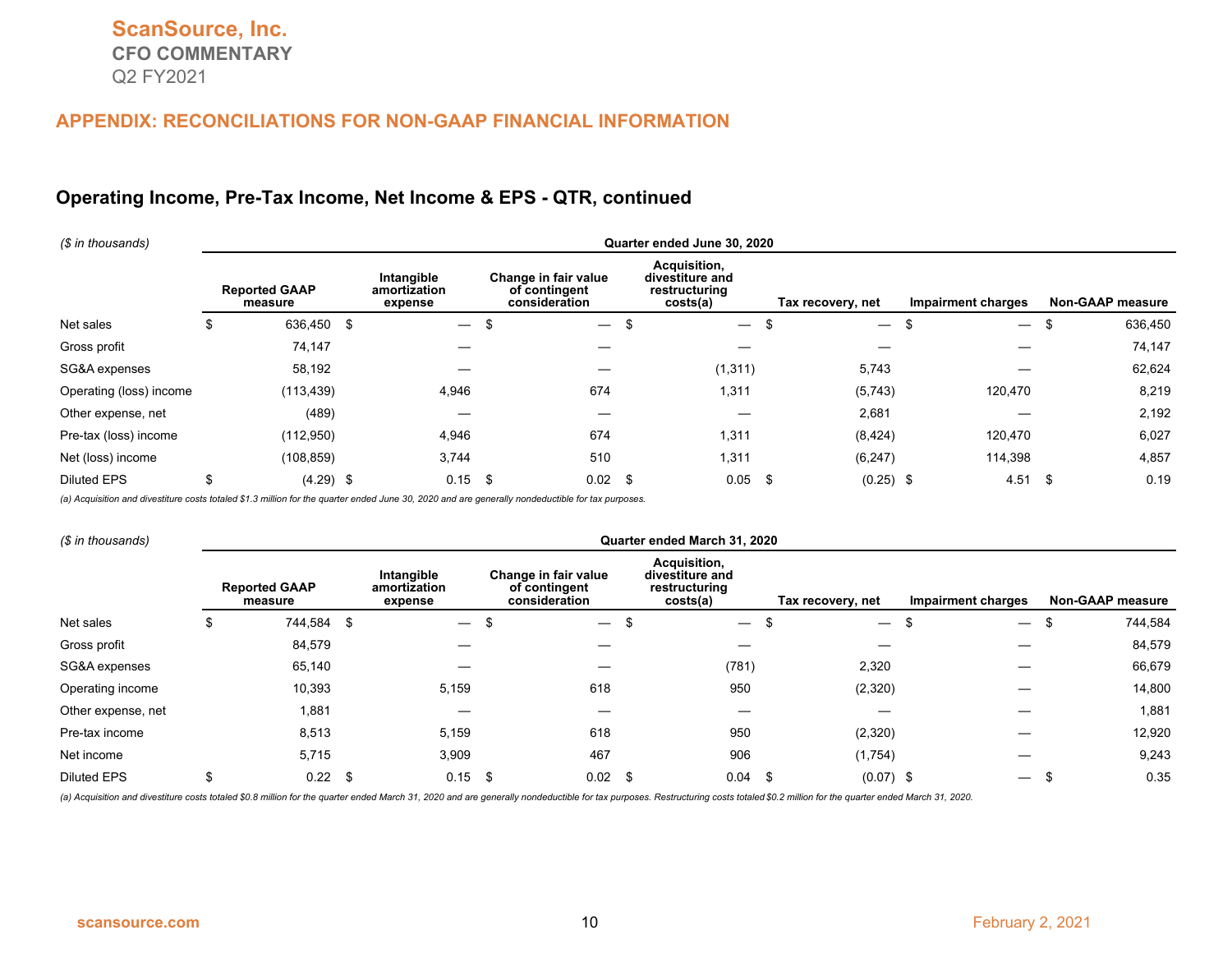#### **Operating Income, Pre-Tax Income, Net Income & EPS - QTR, continued**

| (\$ in thousands)  | Quarter ended December 31, 2019 |                                 |      |                                       |     |                                                        |    |                                                              |  |                          |                               |                         |
|--------------------|---------------------------------|---------------------------------|------|---------------------------------------|-----|--------------------------------------------------------|----|--------------------------------------------------------------|--|--------------------------|-------------------------------|-------------------------|
|                    |                                 | <b>Reported GAAP</b><br>measure |      | Intangible<br>amortization<br>expense |     | Change in fair value<br>of contingent<br>consideration |    | Acquisition,<br>divestiture and<br>restructuring<br>costs(a) |  | Tax recovery, net        | Impairment charges            | <b>Non-GAAP measure</b> |
| Net sales          | Φ                               | 823,999                         | - \$ | $\overline{\phantom{0}}$              | Ŀ   | $\overline{\phantom{m}}$                               |    | $\qquad \qquad -$                                            |  | $\overline{\phantom{0}}$ | £<br>$\overline{\phantom{m}}$ | 823,999<br>ა            |
| Gross profit       |                                 | 98,319                          |      |                                       |     |                                                        |    |                                                              |  |                          |                               | 98,319                  |
| SG&A expenses      |                                 | 67,840                          |      |                                       |     |                                                        |    | (1, 151)                                                     |  |                          |                               | 66,689                  |
| Operating income   |                                 | 18,566                          |      | 5,310                                 |     | 3,176                                                  |    | 1,417                                                        |  |                          |                               | 28,469                  |
| Other expense, net |                                 | 2,533                           |      | —                                     |     |                                                        |    |                                                              |  |                          |                               | 2,533                   |
| Pre-tax income     |                                 | 16,033                          |      | 5,310                                 |     | 3,176                                                  |    | 1,417                                                        |  |                          |                               | 25,936                  |
| Net income         |                                 | 11,626                          |      | 4,032                                 |     | 2,401                                                  |    | 347,،                                                        |  |                          |                               | 19,406                  |
| <b>Diluted EPS</b> |                                 | 0.46                            | -\$  | 0.16                                  | -\$ | 0.09                                                   | \$ | 0.06                                                         |  | - \$                     | $\overline{\phantom{m}}$      | 0.77                    |

(a) Acquisition and divestiture costs totaled \$1.2 million for the quarter ended December 31, 2019 and are generally nondeductible for tax purposes. Restructuring costs totaled \$0.3 million for the quarter ended December 3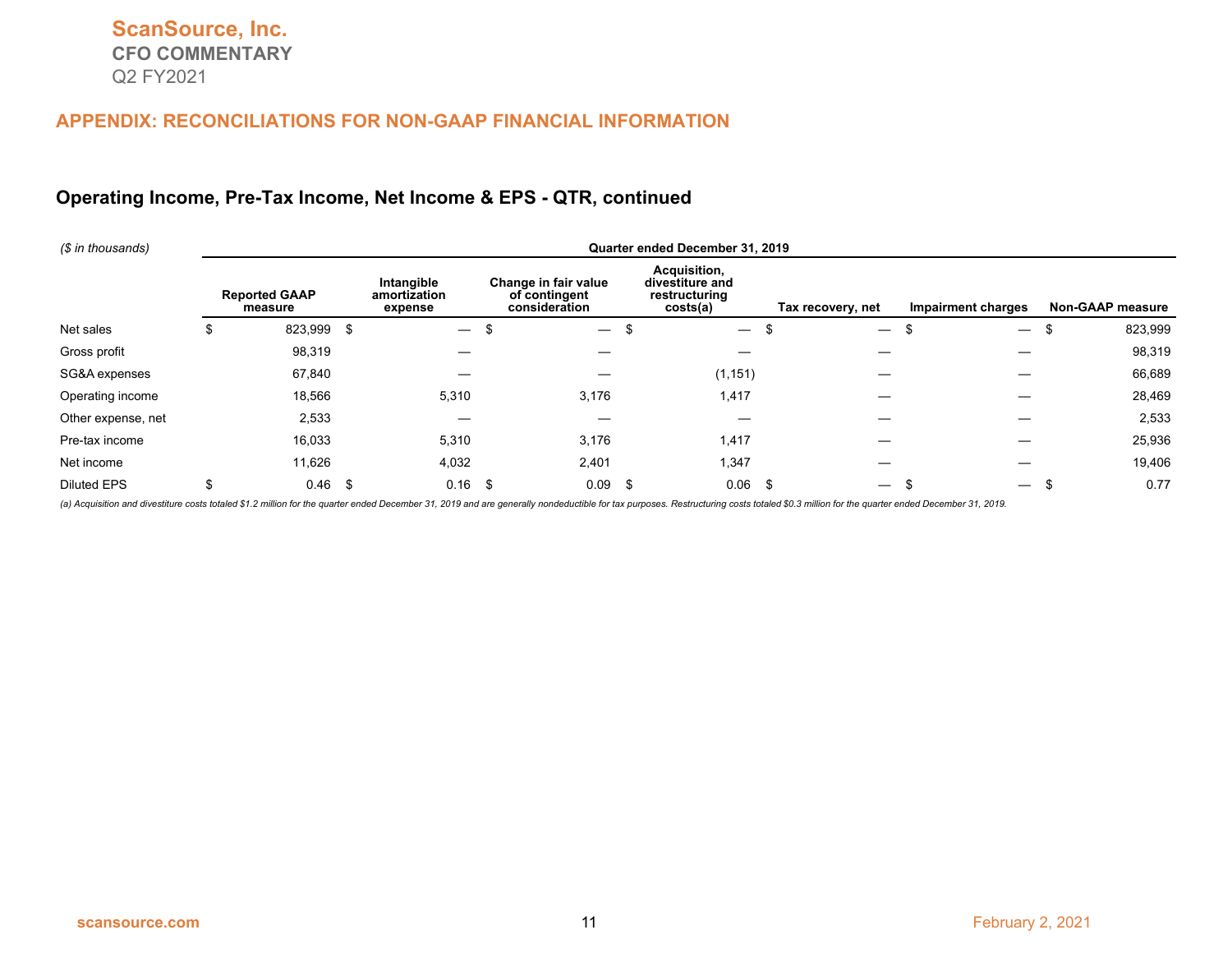#### **Net Sales, Constant Currency and Excluding Acquisitions (Organic Growth) - QTR**

| (\$ in thousands)                                                          | <b>WW Barcode,</b><br><b>NW &amp; Security</b> |         |    | WW Comms. &<br><b>Services</b> | <b>Consolidated</b> |         |  |
|----------------------------------------------------------------------------|------------------------------------------------|---------|----|--------------------------------|---------------------|---------|--|
| For the quarter ended December 31, 2020:                                   |                                                |         |    |                                |                     |         |  |
| Q2 FY21 net sales, as reported                                             | \$                                             | 551.394 | \$ | 259,503                        | \$                  | 810,897 |  |
| Foreign exchange impact (a)                                                |                                                | 7,903   |    | 19,882                         |                     | 27,785  |  |
| Q2 FY21 net sales, constant currency (non-GAAP)                            |                                                | 559,297 |    | 279,385                        | \$                  | 838,682 |  |
| For the quarter ended December 31, 2019:<br>Q2 FY20 net sales, as reported |                                                | 575,001 |    | 248,998                        | \$                  | 823,999 |  |
| Y/Y % Change:                                                              |                                                |         |    |                                |                     |         |  |
| As reported                                                                | (4.1)%                                         |         |    | 4.2 $%$                        |                     | (1.6)%  |  |
| <b>Constant currency (non-GAAP)</b>                                        |                                                | (2.7)%  |    | 12.2%                          |                     | 1.8%    |  |

(a) Year-over-year sales growth excluding the translation impact of changes in foreign currency rates. Calculated by translating net sales for the quarter ended December 31, 2020 into U.S. dollars using<br>the weighted-averag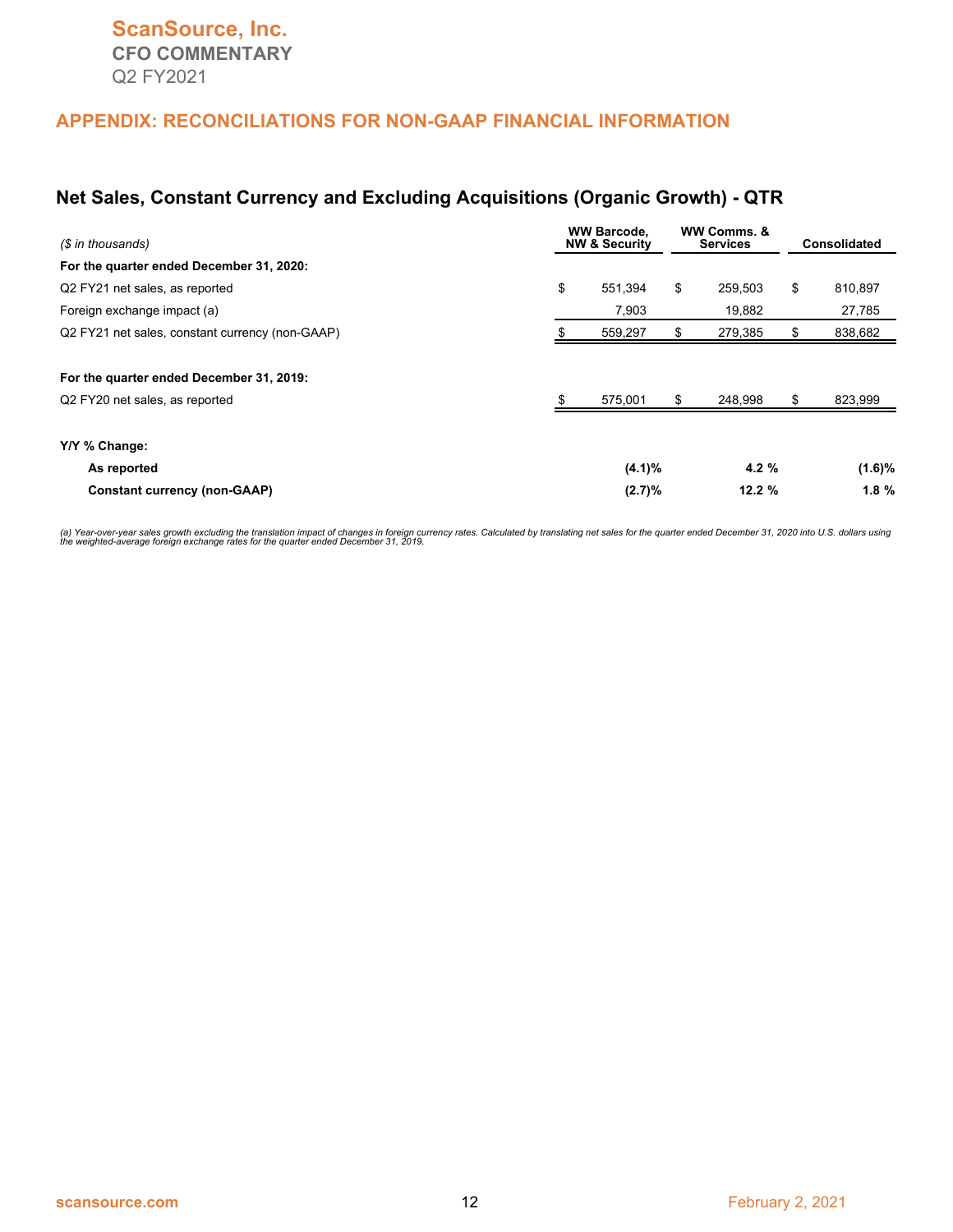#### **Highlights by Segment - QTR**

| (\$ in thousands)                                  | Quarter Ended December 31, 2020 |                                       |                                                        |                                                            |                   |                                      |                     |  |  |  |  |
|----------------------------------------------------|---------------------------------|---------------------------------------|--------------------------------------------------------|------------------------------------------------------------|-------------------|--------------------------------------|---------------------|--|--|--|--|
|                                                    | <b>Reported GAAP</b><br>measure | Intangible<br>amortization<br>expense | Change in fair<br>value of contingent<br>consideration | Acquisition,<br>Divestiture, and<br>Restructuring<br>costs | Tax recovery, net | Impairment<br>charges                | Non-GAAP<br>measure |  |  |  |  |
| <b>Worldwide Barcode, NW &amp; Security:</b>       |                                 |                                       |                                                        |                                                            |                   |                                      |                     |  |  |  |  |
| Net sales                                          | 551,394                         |                                       |                                                        |                                                            |                   | \$<br>$\overline{\phantom{0}}$       | 551,394             |  |  |  |  |
| Gross Profit                                       | 42,685                          |                                       |                                                        |                                                            |                   | \$<br>$\overline{\phantom{0}}$       | 42,685              |  |  |  |  |
| Gross profit margin %                              | 7.7%                            | $-$ %                                 | $-$ %                                                  | $-$ %                                                      | $-$ %             | $-$ %                                | 7.7%                |  |  |  |  |
| Operating income                                   | 5,887                           | 1,968                                 |                                                        | –                                                          |                   | -\$<br>$\overline{\phantom{0}}$      | 7,855               |  |  |  |  |
| Operating income margin %                          | 1.1%                            | $-$ %                                 | $-$ %                                                  | $-$ %                                                      | $-$ %             | $-$ %                                | 1.4%                |  |  |  |  |
| <b>Worldwide Communications &amp;</b><br>Services: |                                 |                                       |                                                        |                                                            |                   |                                      |                     |  |  |  |  |
| Net sales                                          | 259,503                         |                                       |                                                        |                                                            |                   | \$<br>$\overline{\phantom{0}}$       | 259,503             |  |  |  |  |
| Gross Profit                                       | 43,358                          |                                       |                                                        |                                                            |                   | -\$<br>$\overline{\phantom{0}}$      | 43,358              |  |  |  |  |
| Gross profit margin %                              | 16.7 %                          | $-$ %                                 | $-$ %                                                  | $-$ %                                                      | $-$ %             | $-$ %                                | 16.7 %              |  |  |  |  |
| Operating income                                   | 13,087                          | 2,894                                 |                                                        |                                                            |                   | -\$<br>$\overbrace{\phantom{13333}}$ | 15,981              |  |  |  |  |
| Operating income margin %                          | 5.0 %                           | $-$ %                                 | $-$ %                                                  | $-$ %                                                      | $-$ %             | $-$ %                                | 6.2%                |  |  |  |  |

#### *(\$ in thousands)* **Quarter Ended September 30, 2020 Reported GAAP measure Intangible amortization expense Change in fair value of contingent consideration Acquisition, Divestiture, and Restructuring costs Tax recovery, net Impairment charges Non-GAAP measure Worldwide Barcode, NW & Security:** Net sales 523,577 — — — — — \$ 523,577 Gross Profit 41,085 — — — — — \$ 41,085 Gross profit margin % 1.8 % 7.8 %  $-$  %  $-$  %  $-$  %  $-$  %  $-$  %  $-$  %  $-$  %  $-$  7.8 % Operating income 2,147 1,968 — — — — \$ 4,115 Operating income margin % 0.4 % 0.4 %  $-$  %  $-$  %  $-$  %  $-$  %  $-$  %  $-$  % 0.8 %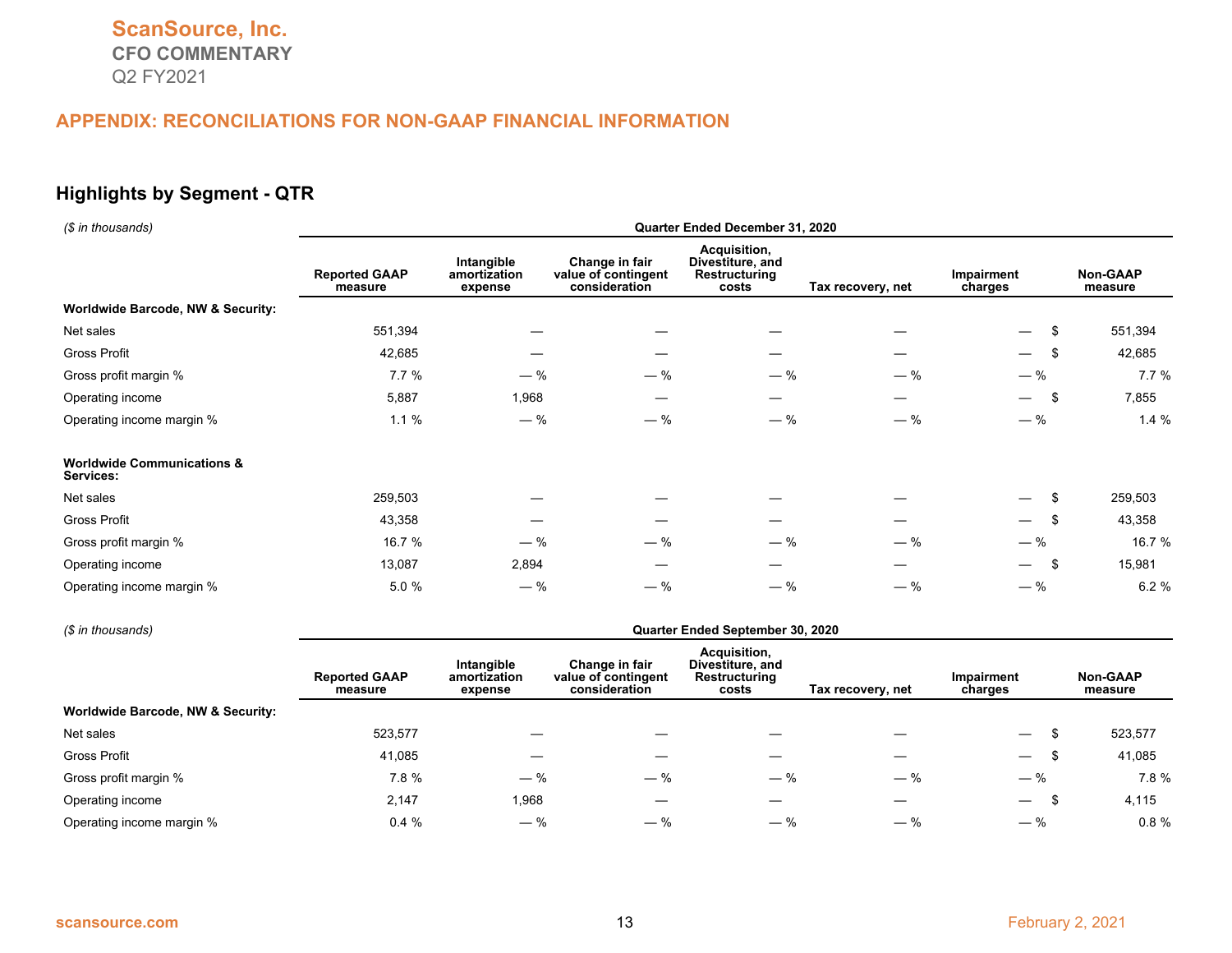#### **Highlights by Segment - QTR, continued**

*(\$ in thousands)* **Quarter Ended September 30, 2020**

| $\psi$ in anoughnus                                | <b>GUATION LINGG OCPIGINATION, LULU</b> |                                       |                                                        |                                                            |                   |                                |                            |  |  |  |  |
|----------------------------------------------------|-----------------------------------------|---------------------------------------|--------------------------------------------------------|------------------------------------------------------------|-------------------|--------------------------------|----------------------------|--|--|--|--|
|                                                    | <b>Reported GAAP</b><br>measure         | Intangible<br>amortization<br>expense | Change in fair<br>value of contingent<br>consideration | Acquisition,<br>Divestiture, and<br>Restructuring<br>costs | Tax recovery, net | Impairment<br>charges          | <b>Non-GAAP</b><br>measure |  |  |  |  |
| <b>Worldwide Communications &amp;</b><br>Services: |                                         |                                       |                                                        |                                                            |                   |                                |                            |  |  |  |  |
| Net sales                                          | 233.765                                 |                                       |                                                        |                                                            |                   | $\overline{\phantom{0}}$       | 233,765                    |  |  |  |  |
| Gross Profit                                       | 39,694                                  |                                       |                                                        |                                                            |                   | $\overline{\phantom{0}}$       | 39,694                     |  |  |  |  |
| Gross profit margin %                              | 17.0 %                                  | $-$ %                                 | $-$ %                                                  | $-$ %                                                      | $-$ %             | $-$ %                          | 17.0 %                     |  |  |  |  |
| Operating income                                   | 8,253                                   | 2,885                                 | 516                                                    |                                                            |                   | $\overline{\phantom{0}}$<br>.১ | 11,654                     |  |  |  |  |
| Operating income margin %                          | 3.5%                                    | $-$ %                                 | $-$ %                                                  | $-$ %                                                      | $-$ %             | $-$ %                          | 5.0 %                      |  |  |  |  |
|                                                    |                                         |                                       |                                                        |                                                            |                   |                                |                            |  |  |  |  |

*(\$ in thousands)* **Quarter Ended December 31, 2019**

|                                                    | <b>Reported GAAP</b><br>measure | Intangible<br>amortization<br>expense | Change in fair<br>value of contingent<br>consideration | Acquisition,<br>Divestiture, and<br>Restructuring<br>costs | Tax recovery, net | Impairment<br>charges           | Non-GAAP<br>measure |
|----------------------------------------------------|---------------------------------|---------------------------------------|--------------------------------------------------------|------------------------------------------------------------|-------------------|---------------------------------|---------------------|
| Worldwide Barcode, NW & Security:                  |                                 |                                       |                                                        |                                                            |                   |                                 |                     |
| Net sales                                          | 575,001                         |                                       |                                                        |                                                            |                   | \$<br>$\overline{\phantom{a}}$  | 575,001             |
| Gross Profit                                       | 51,133                          |                                       |                                                        |                                                            | —                 | \$<br>$\overline{\phantom{0}}$  | 51,133              |
| Gross profit margin %                              | 8.9 %                           | $-$ %                                 | $-$ %                                                  | $-$ %                                                      | $-$ %             | $-$ %                           | 8.9 %               |
| Operating income                                   | 13,302                          | 1,968                                 |                                                        |                                                            |                   | \$<br>$\overline{\phantom{0}}$  | 15,270              |
| Operating income margin %                          | 2.3%                            | $-$ %                                 | $-$ %                                                  | $-$ %                                                      | $-$ %             | $-$ %                           | 2.7%                |
| <b>Worldwide Communications &amp;</b><br>Services: |                                 |                                       |                                                        |                                                            |                   |                                 |                     |
| Net sales                                          | 248,998                         |                                       |                                                        |                                                            |                   | \$<br>$\overline{\phantom{0}}$  | 248,998             |
| Gross Profit                                       | 47,186                          |                                       |                                                        |                                                            |                   | \$<br>$\overline{\phantom{0}}$  | 47,186              |
| Gross profit margin %                              | 19.0 %                          | $-$ %                                 | $-$ %                                                  | $-$ %                                                      | $-$ %             | $-$ %                           | 19.0 %              |
| Operating income                                   | 6,415                           | 3,342                                 | 3,176                                                  | 266                                                        |                   | -\$<br>$\overline{\phantom{0}}$ | 13,199              |
| Operating income margin %                          | 2.6%                            | $-$ %                                 | $-$ %                                                  | $-$ %                                                      | $-$ %             | $-$ %                           | 5.3 %               |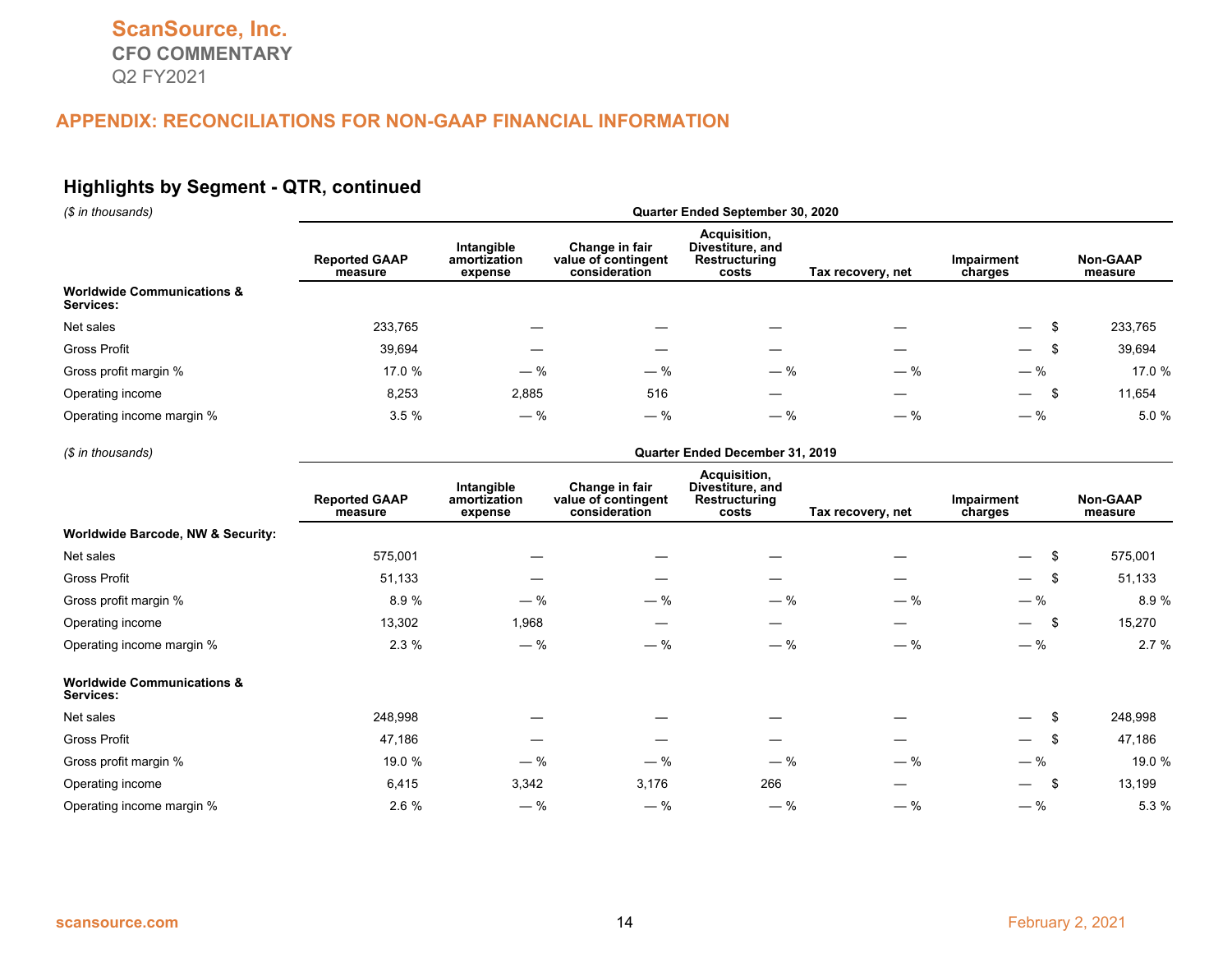#### **Average Return on Invested Capital - QTR**

| (\$ in thousands)                                            |    | Q2 FY21 |    | Q1 FY21 |    | Q4 FY20    |    | Q3 FY20   |    | <b>Q2 FY20</b> |
|--------------------------------------------------------------|----|---------|----|---------|----|------------|----|-----------|----|----------------|
| Adjusted return on invested capital (ROIC), annualized (a)   |    | 12.4 %  |    | 8.4 %   |    | 4.0%       |    | 6.0%      |    | 9.9%           |
| Reconciliation of Net Income to Adjusted EBITDA              |    |         |    |         |    |            |    |           |    |                |
| Net income (loss) from continuing operations - GAAP          | \$ | 11,061  | \$ | (115)   | \$ | (108, 859) | \$ | 5,716     | \$ | 11,626         |
| Plus:                                                        |    |         |    |         |    |            |    |           |    |                |
| Interest expense                                             |    | 1,796   |    | 1,913   |    | 2,497      |    | 3,098     |    | 3,312          |
| Income taxes                                                 |    | 4,683   |    | (47)    |    | (4,091)    |    | 2,797     |    | 4,407          |
| Depreciation and amortization                                |    | 8,349   |    | 8,710   |    | 8,743      |    | 8,986     |    | 9,081          |
| <b>EBITDA</b>                                                |    | 25,889  |    | 10,461  |    | (101, 710) |    | 20,597    |    | 28,426         |
| Adjustments:                                                 |    |         |    |         |    |            |    |           |    |                |
| Change in fair value of contingent consideration             |    |         |    | 516     |    | 674        |    | 618       |    | 3,176          |
| Tax recovery, net                                            |    |         |    |         |    | (8, 424)   |    | (2,320)   |    |                |
| Acquisition and divestiture costs                            |    | 1,359   |    | 498     |    | 1,311      |    | 781       |    | 1,151          |
| Restructuring costs                                          |    | 484     |    | 8,268   |    |            |    | 169       |    | 266            |
| Impairment charges                                           |    |         |    |         |    | 120,470    |    |           |    |                |
| Adjusted EBITDA (numerator for ROIC) (non-GAAP)              | \$ | 27,732  | \$ | 19,743  | \$ | 12,321     | \$ | 19,845    | \$ | 33,019         |
| <b>Invested Capital Calculation</b>                          |    |         |    |         |    |            |    |           |    |                |
| Equity - beginning of the quarter                            | \$ | 671.227 | \$ | 678.246 | \$ | 897.678    | \$ | 927,580   | \$ | 905,751        |
| Equity - end of quarter                                      |    | 682,139 |    | 671,227 |    | 678,246    |    | 897,678   |    | 927,580        |
| Adjustments:                                                 |    |         |    |         |    |            |    |           |    |                |
| Change in fair value of contingent consideration, net of tax |    |         |    | 390     |    | 510        |    | 467       |    | 2,401          |
| Tax recovery, net and related interest income, net of tax    |    |         |    |         |    | (6, 247)   |    | (1,754)   |    |                |
| Acquisition and divestiture costs                            |    | 1,359   |    | 498     |    | 1,311      |    | 781       |    | 1,151          |
| Asset impairment, net of tax                                 |    |         |    |         |    | 114,398    |    |           |    |                |
| Restructuring costs, net of tax                              |    | 366     |    | 6,250   |    |            |    | 125       |    | 196            |
| Discontinued operations net loss                             |    | 25,255  |    | 11,704  |    | 108,403    |    | 4,003     |    | 260            |
| Average equity                                               |    | 690,173 |    | 684,158 |    | 897,150    |    | 914,440   |    | 918,670        |
| Average funded debt (b)                                      |    | 198,620 |    | 243,268 |    | 337,973    |    | 405,533   |    | 411,614        |
| Invested capital (denominator for ROIC) (non-GAAP)           | \$ | 888,793 | \$ | 927,426 | \$ | 1,235,123  | \$ | 1,319,973 | \$ | 1,330,284      |

(a) Calculated as net income plus interest expense, income taxes, depreciation and amortization (EBITDA), annualized divided by invested capital for the period. Adjusted EBITDA reflects other<br>adjustments for non-GAAP measu

*(b) Average funded debt, which includes both continuing and discontinued operations, is calculated as the daily average amounts outstanding on our short-term and long-term interest-bearing debt.*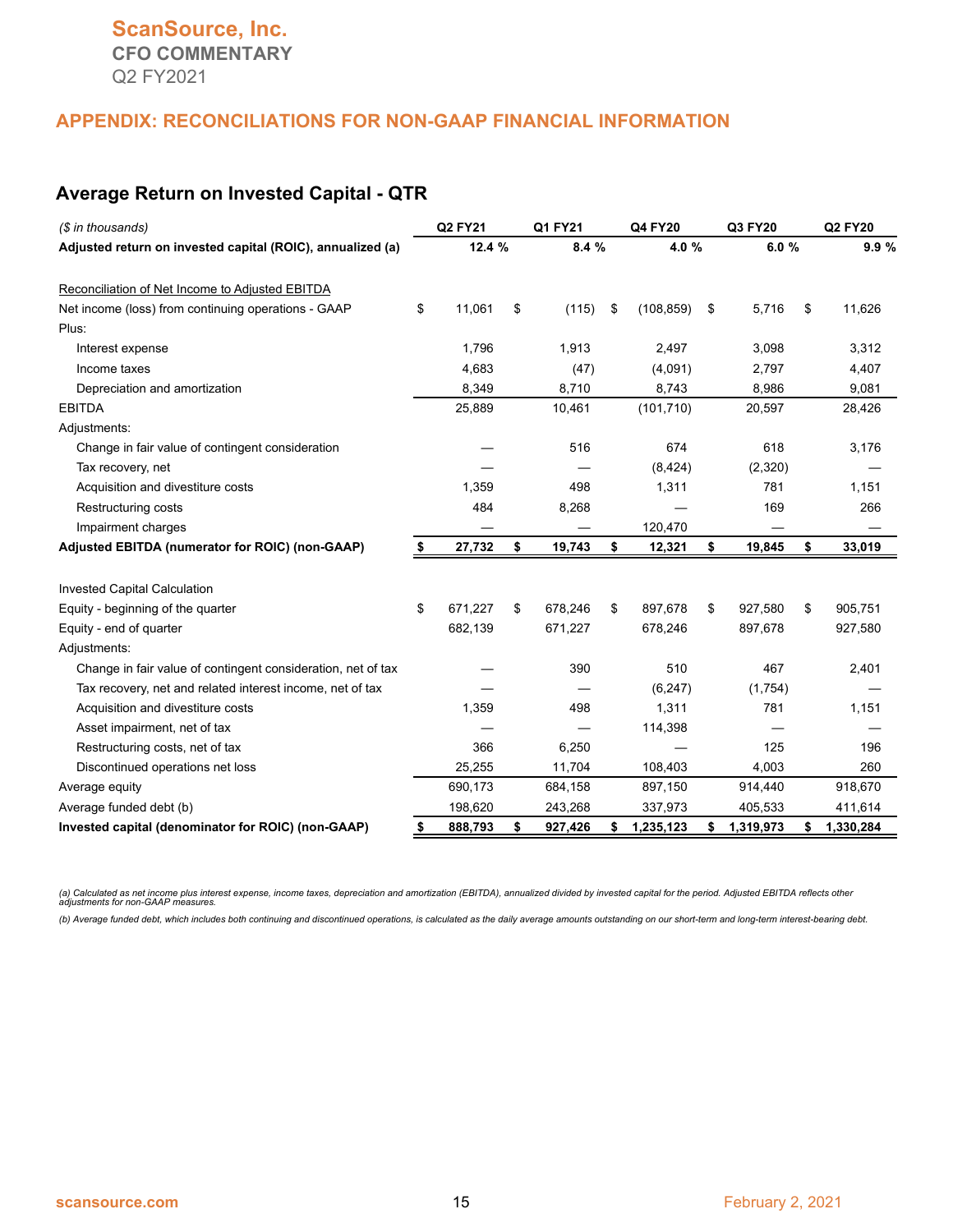### **ScanSource, Inc. CFO COMMENTARY** Q2 FY2021

#### **APPENDIX: RECONCILIATIONS FOR NON-GAAP FINANCIAL INFORMATION**

#### **Net Debt and EBITDA Metrics**

| (\$ in thousands)                                          | <b>Q2 FY21</b>   | Q1 FY21    | Q4 FY20         | Q3 FY20    | <b>Q2 FY20</b> |
|------------------------------------------------------------|------------------|------------|-----------------|------------|----------------|
| Debt of continuing operations(Q/E)                         | \$<br>151,924 \$ | 148,799 \$ | 218,728 \$      | 281,951 \$ | 280,791        |
| Debt of discontinued operations (Q/E)                      |                  | 19,932     | 28,228          | 38,645     | 76,954         |
| Consolidated debt (Q/E)                                    | 151,924          | 168,731    | 246,956         | 320,596    | 357,745        |
| Less:                                                      |                  |            |                 |            |                |
| Cash and cash equivalents of continuing operations (Q/E)   | (67, 187)        | (49, 889)  | (29, 485)       | (29, 758)  | (38, 773)      |
| Cash and cash equivalents of discontinued operations (Q/E) |                  | (5,678)    | (4,970)         | (4,838)    | (3,232)        |
| Consolidated cash and cash equivalents (Q/E)               | (67, 187)        | (55, 567)  | (34, 455)       | (34, 596)  | (42,005)       |
| Net debt (Q/E)                                             | 84,737 \$        | 113,164 \$ | 212,501 \$      | 286,000 \$ | 315,740        |
| Reconciliation of Net Income to Adjusted EBITDA            |                  |            |                 |            |                |
| Net income (loss) from continuing operations - GAAP        | \$<br>11,061 \$  | $(115)$ \$ | $(108, 859)$ \$ | 5,716 \$   | 11,626         |
| Plus:                                                      |                  |            |                 |            |                |
| Interest expense                                           | 1,796            | 1,913      | 2,497           | 3,098      | 3,312          |
| Income taxes                                               | 4,683            | (47)       | (4,091)         | 2,797      | 4,407          |
| Depreciation and amortization                              | 8,349            | 8,710      | 8,743           | 8,986      | 9,081          |
| <b>EBITDA</b>                                              | 25,889           | 10,461     | (101, 710)      | 20,597     | 28,426         |
| Adjustments:                                               |                  |            |                 |            |                |
| Change in fair value of contingent consideration           |                  | 516        | 674             | 618        | 3,176          |
| Tax recovery, net                                          |                  |            | (8, 424)        | (2,320)    |                |
| Acquisition and divestiture costs                          | 1,359            | 498        | 1,311           | 781        | 1,151          |
| Restructuring costs                                        | 484              | 8,268      |                 | 169        | 266            |
| Impairment charges                                         |                  |            | 120,470         |            |                |
| Adjusted EBITDA (non-GAAP)                                 | \$<br>27,732 \$  | 19,743 \$  | 12,321 \$       | 19,845 \$  | 33,019         |
| Adjusted EBITDA, TTM (a)                                   | 79,642 \$        | 84,929 \$  | 97,047 \$       | 119,925 \$ | 135,627        |
| Net Debt / Adjusted EBITDA, TTM (a)                        | 1.1x             | 1.3x       | 2.2x            | 2.4x       | 2.3x           |

*(a) Adjusted EBITDA for the trailing 12-month period*